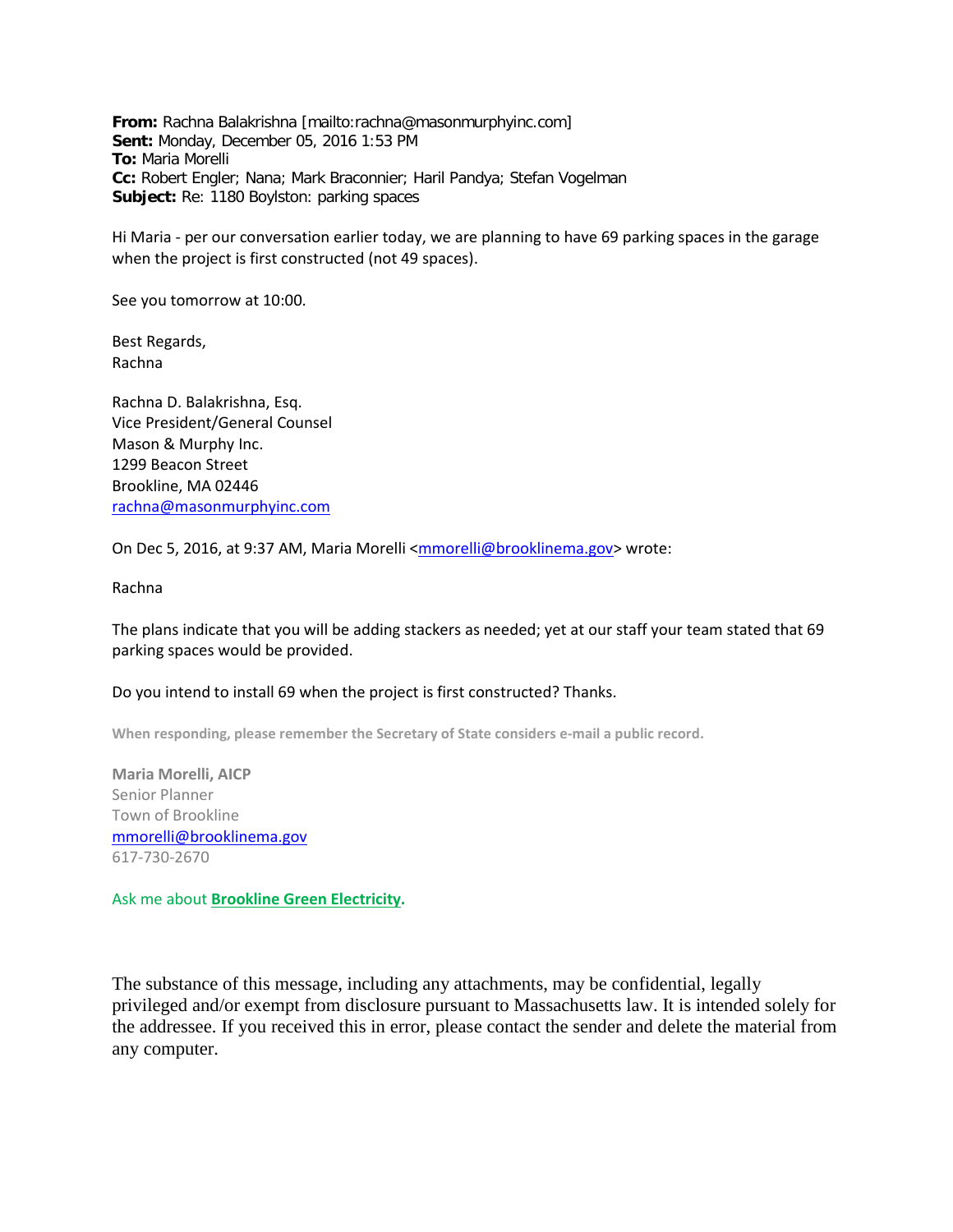

, cbt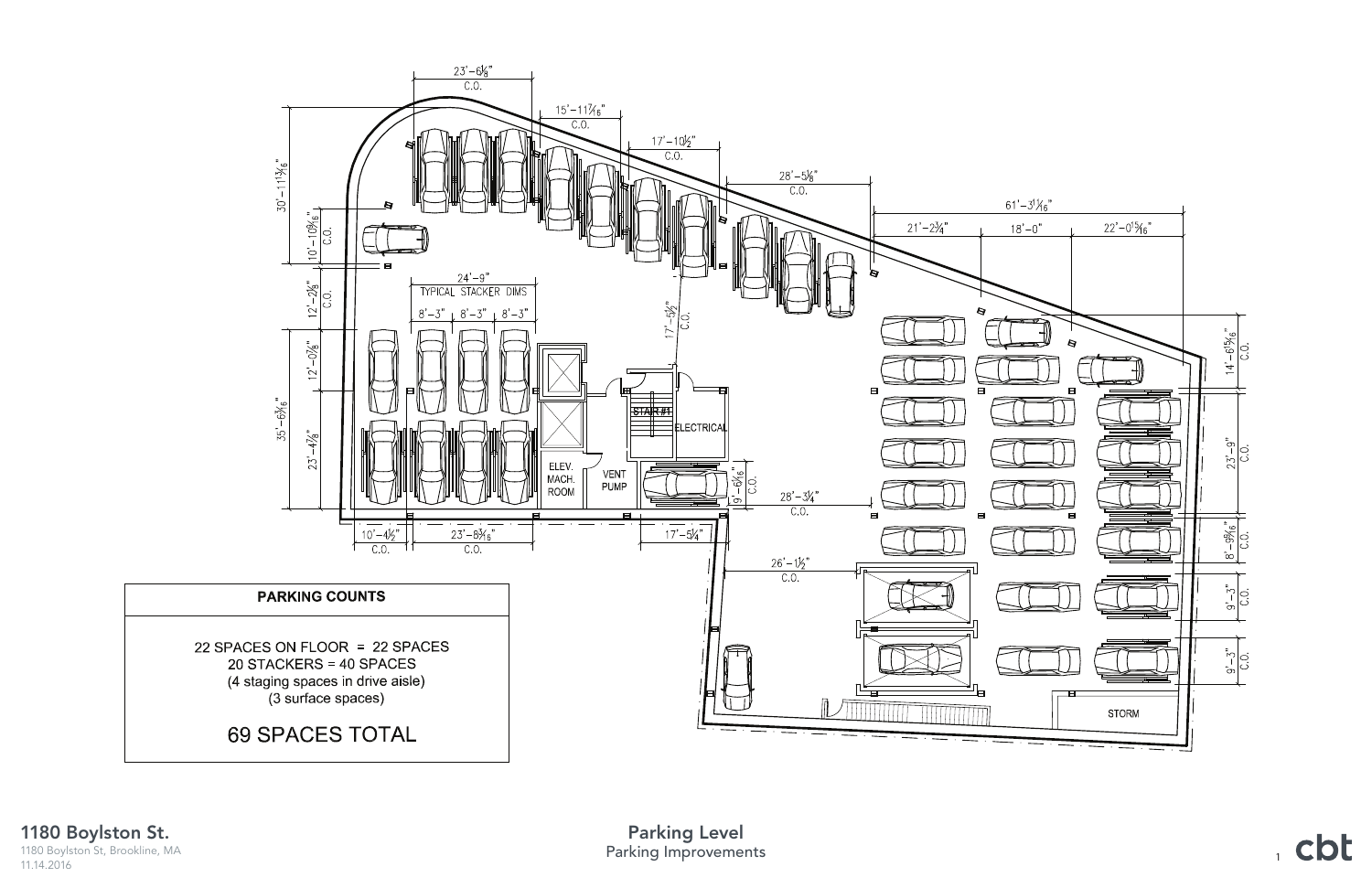

1180 Boylston St, Brookline, MA 11.14.2016

Parking Improvements Ground Level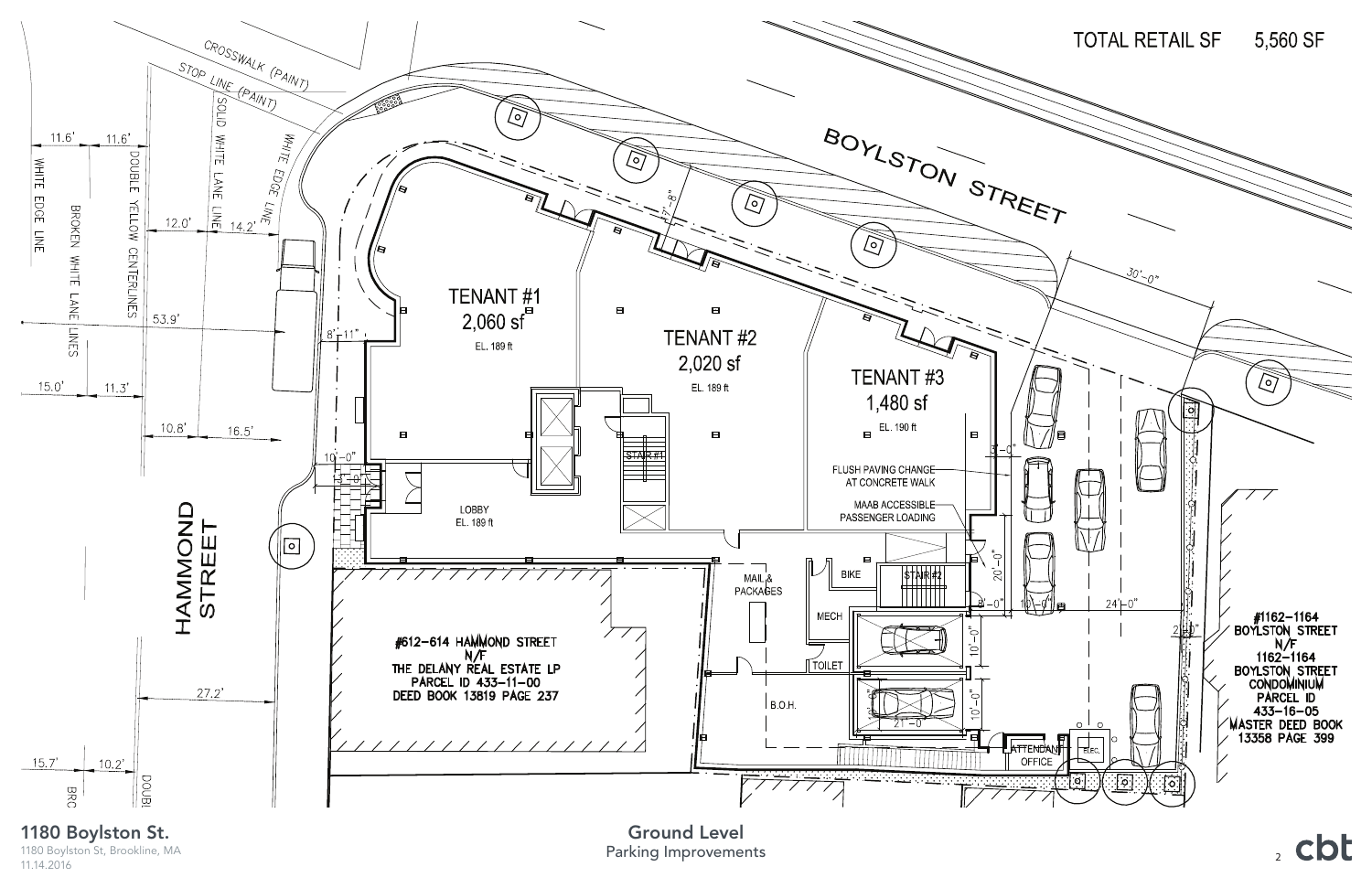

1180 Boylston St. 1180 Boylston St, Brookline, MA 11.14.2016

Parking Improvements Typical Level (2-4)

|               | 3 UNITS<br>6 UNITS  |
|---------------|---------------------|
| ٥r<br>tiplier | 9 UNITS<br>27 UNITS |
|               | 45 UNITS            |

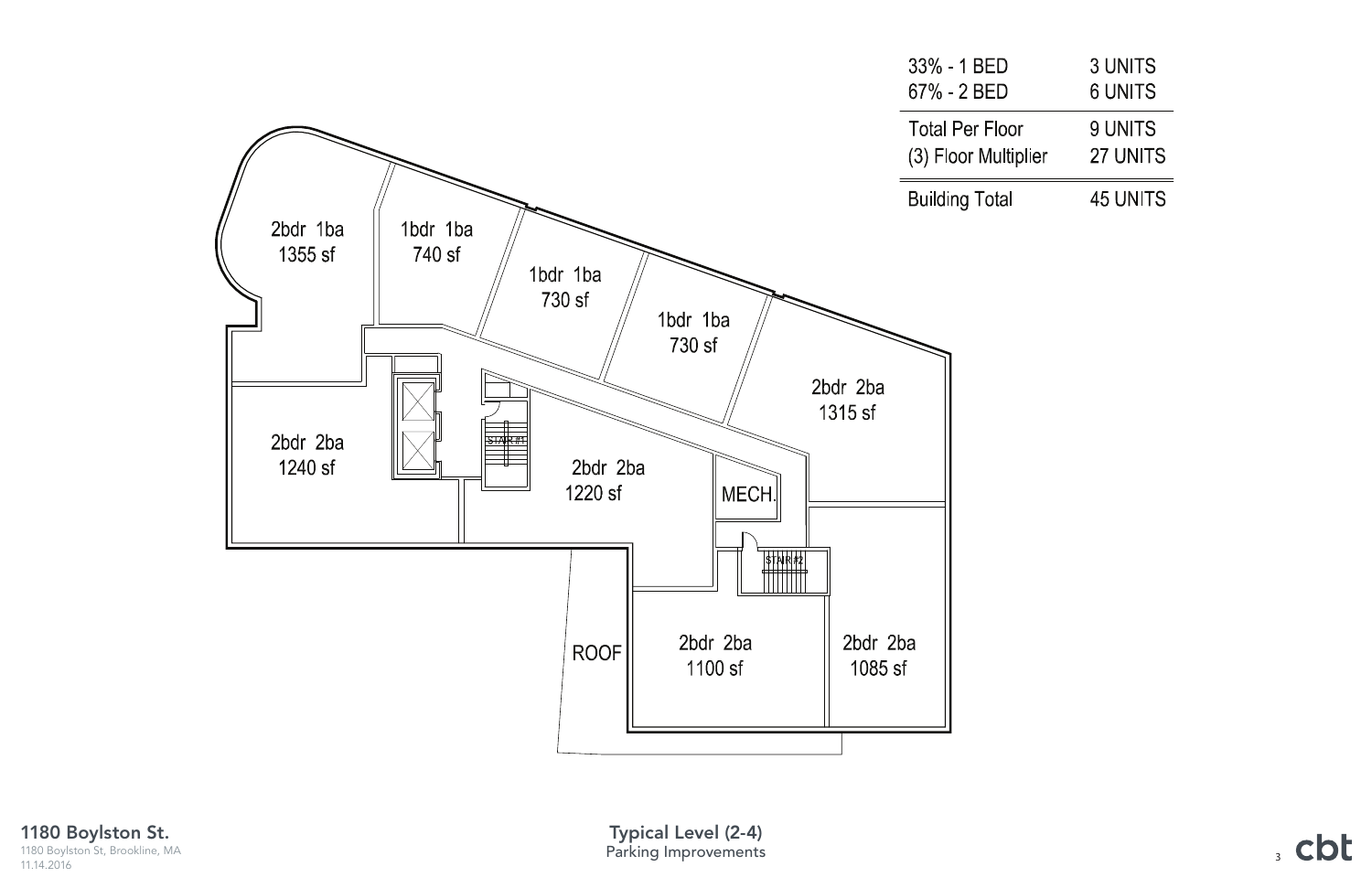

1180 Boylston St. 1180 Boylston St, Brookline, MA 11.14.2016

|               | 3 UNITS<br><b>6 UNITS</b> |
|---------------|---------------------------|
| or<br>tiplier | 9 UNITS<br>9 UNITS        |
|               | <b>45 UNITS</b>           |

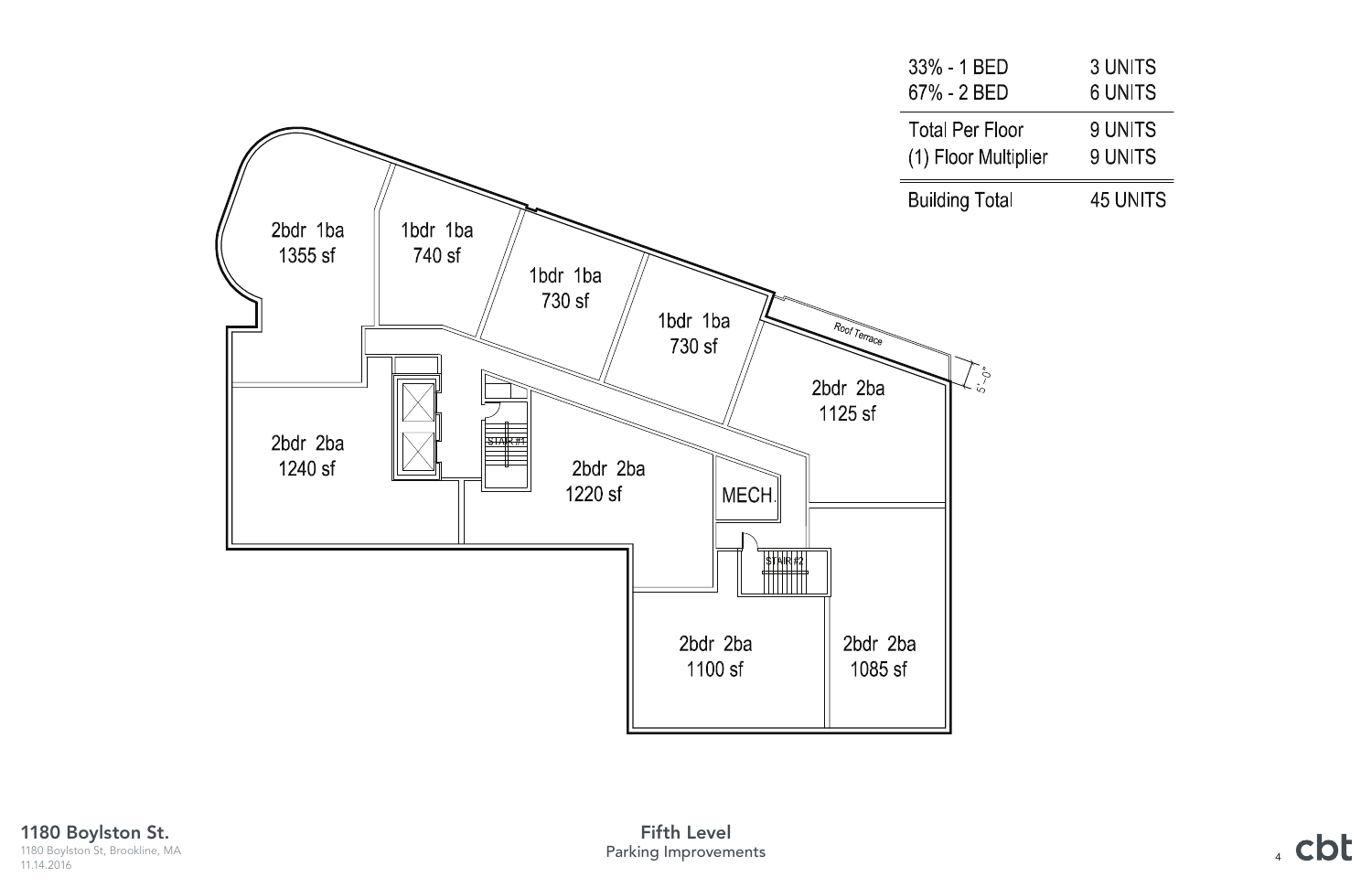

1180 Boylston St. 1180 Boylston St, Brookline, MA 11.14.2016

|               | 4 UNITS<br>5 UNITS |
|---------------|--------------------|
| or<br>tiplier | 9 UNITS<br>9 UNITS |
|               | <b>45 UNITS</b>    |

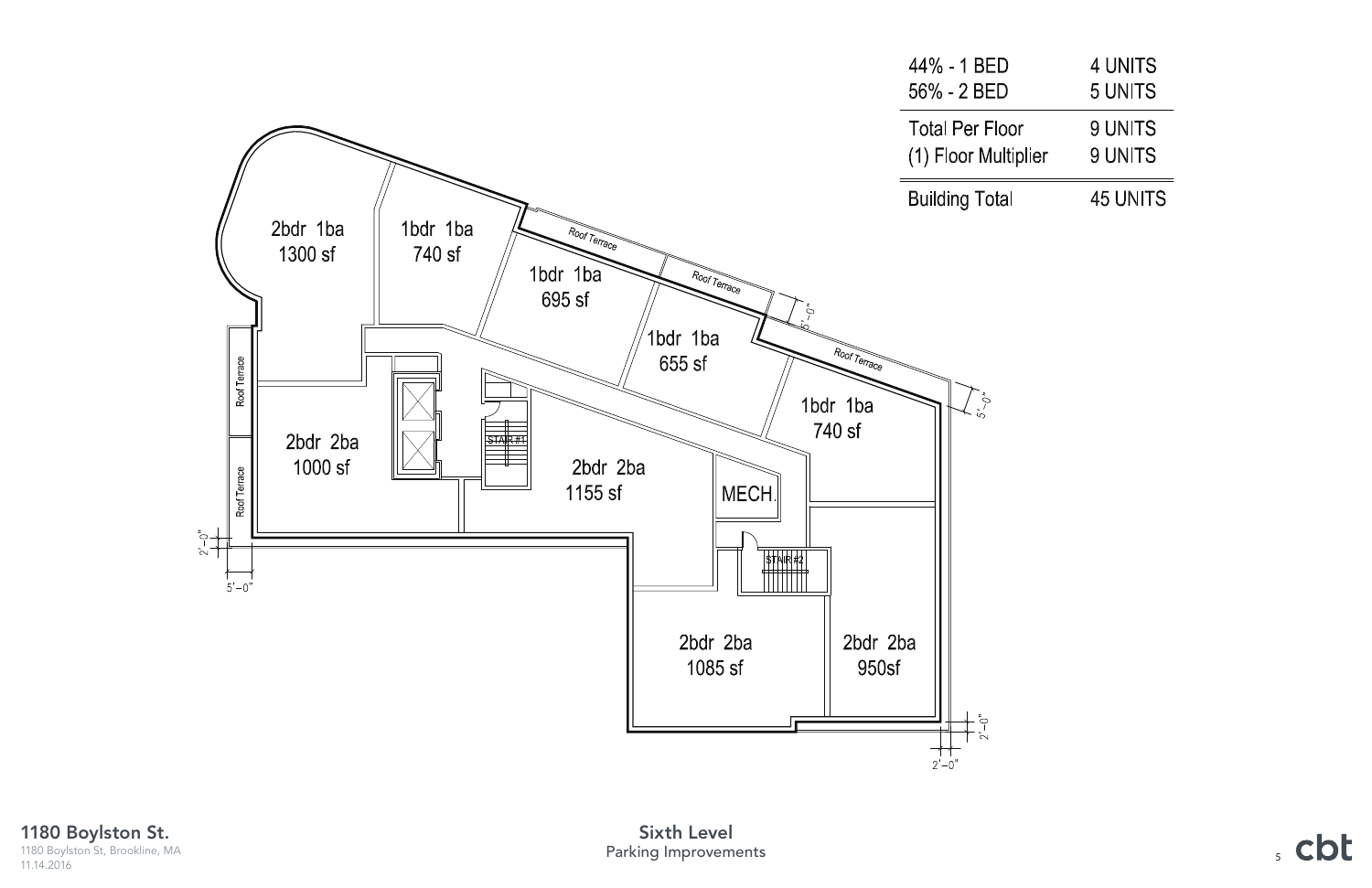

1180 Boylston St. 1180 Boylston St, Brookline, MA 11.11.2016

 $1$  cbt